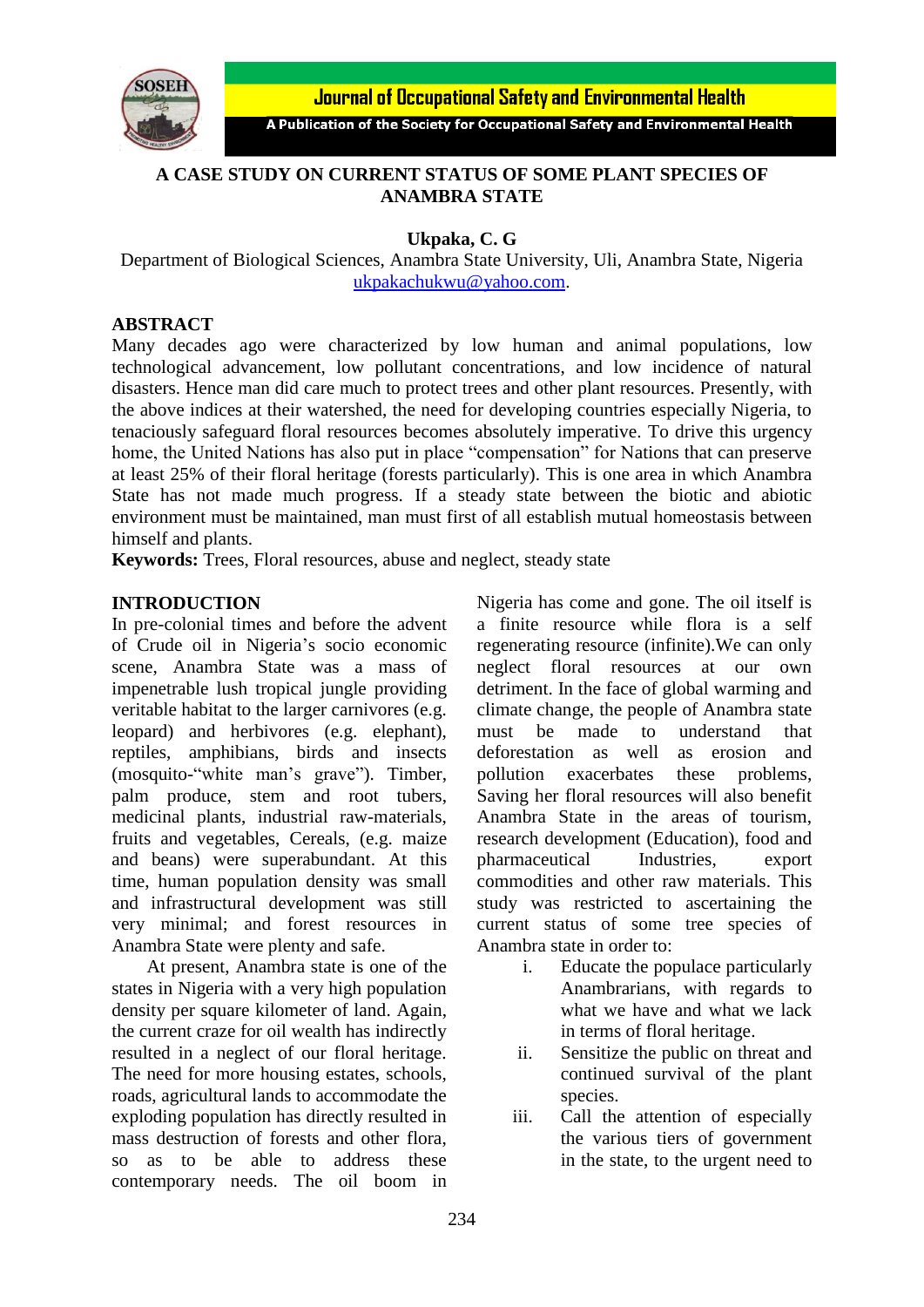maintain an attitude of maximum respect for our floral heritage.

iv. Suggest ways to improve on floral resources of Anambra State

### **MATERIALS AND METHODS**

A total of two hundred questionnaires were produced and distributed in institutions of higher learning in the state to accommodate Awka, Nnewi, Onitsha, Ekwulobia and Ihiala. Respondents were expected to consider five options i.e., Presently safe (Not in danger of being lost or harmed), threatened (If something threatens to cause an unpleasant situation, it seems likely that it

will cause it), Endangered (To put someone or something in a dangerous situation where they can be hurt, damaged or destroyed), Gravely endangered (Implies very serious and worrying situation), and Extinct (Denotes something that no longer exists) species. Observations were undertaken within the first half of 2012 and analyses were carried out based on the results. About 70 tree species were highlighted for consideration. The questionnaire was validated by lecturers in the department of Botany, Anambra State University Uli and reliability was established using the Test-Retest method.

## **RESULTS AND DISCUSSION**

The 64 tree species among those of Anambra State are indicated in Table 1.

| S/N             | Species                           | <b>Status</b> | Percentage of   | Remarks                   |
|-----------------|-----------------------------------|---------------|-----------------|---------------------------|
|                 |                                   |               | total           |                           |
|                 |                                   |               | respondents     |                           |
| 1               | Milisia excelsa (Oji)             | Gravely       | 80              | Very highly valued timber |
|                 |                                   | endangered    |                 | spp.                      |
| $\overline{2}$  | Ceiba pentandra (Osisi akpu)      | Gravely       | $\overline{80}$ | Highly valued timber spp. |
|                 |                                   | endangered    |                 |                           |
| 3               | Treculia africana (Ukwa)          | Threatened    | 80              | Highly valued food and    |
|                 |                                   |               |                 | timbers spp.              |
| $\overline{4}$  | Nauclea diderichi (Uburu)         | Gravely       | 80              | Very highly valued timber |
|                 |                                   | endangered    |                 | spp.                      |
| 5               | Chrysophyllum albidum (Udara)     | Threatened    | 80              | Fruit and timber spp.     |
| $\overline{6}$  | Gmelina arborea (Kashir)          | Threatened    | 80              | Timber spp./medicine      |
| $\overline{7}$  | Tectonia grandis                  | Gravely       | 80              | very highly valued timber |
|                 |                                   | endangered    |                 | spp.                      |
| 8               | Garcinia kola (Ugolo)             | Threatened    | 80              | Valued seed and timber    |
|                 |                                   |               |                 | spp.                      |
| 9               | Terminalia superba (Afara)        | Endangered    | 80              | Valued timber spp.        |
| $\overline{10}$ | Pentaclethra macrophylla (Ukpaka) | Threatened    | 80              | Valued timber and food    |
|                 |                                   |               |                 | spp.                      |
| 11              | Afzelia africana (Apa)            | Endangered    | 80              | Valued timber spp.        |
| $\overline{12}$ | Khaya ivorensis (Mahogany)        | Gravely       | 80              | Highly valued timber spp. |
|                 |                                   | endangered    |                 |                           |
| $\overline{13}$ | Mansonia altissima (Mansonia)     | Gravely       | 80              | Highly valued timber spp. |
|                 |                                   | endangered    |                 |                           |
| 14              | Triplochiton scleroxylon (Obeche) | Gravely       | 80              | Highly valued timber spp. |
|                 |                                   | endangered    |                 |                           |
| 15              | Entandrophragma cylindricum       | Gravely       | 80              | Highly valued timber spp. |
|                 | (Sapele)                          | endangered    |                 |                           |
| 16              | Diospyros mespilliformis (Ebony)  | Gravely       | 80              | Highly valued timber spp. |
|                 |                                   | endangered    |                 |                           |
| 17              | Alstonia boonei (Stoolwood)       | Endangered    | 80              | Highly valued timber spp. |
| 18              | Zanthaxylon zanthaxyloides (Uko)  | Gravely       | 80              | Also has high medicinal   |

Table 1: Status of Floral resources in Anambra state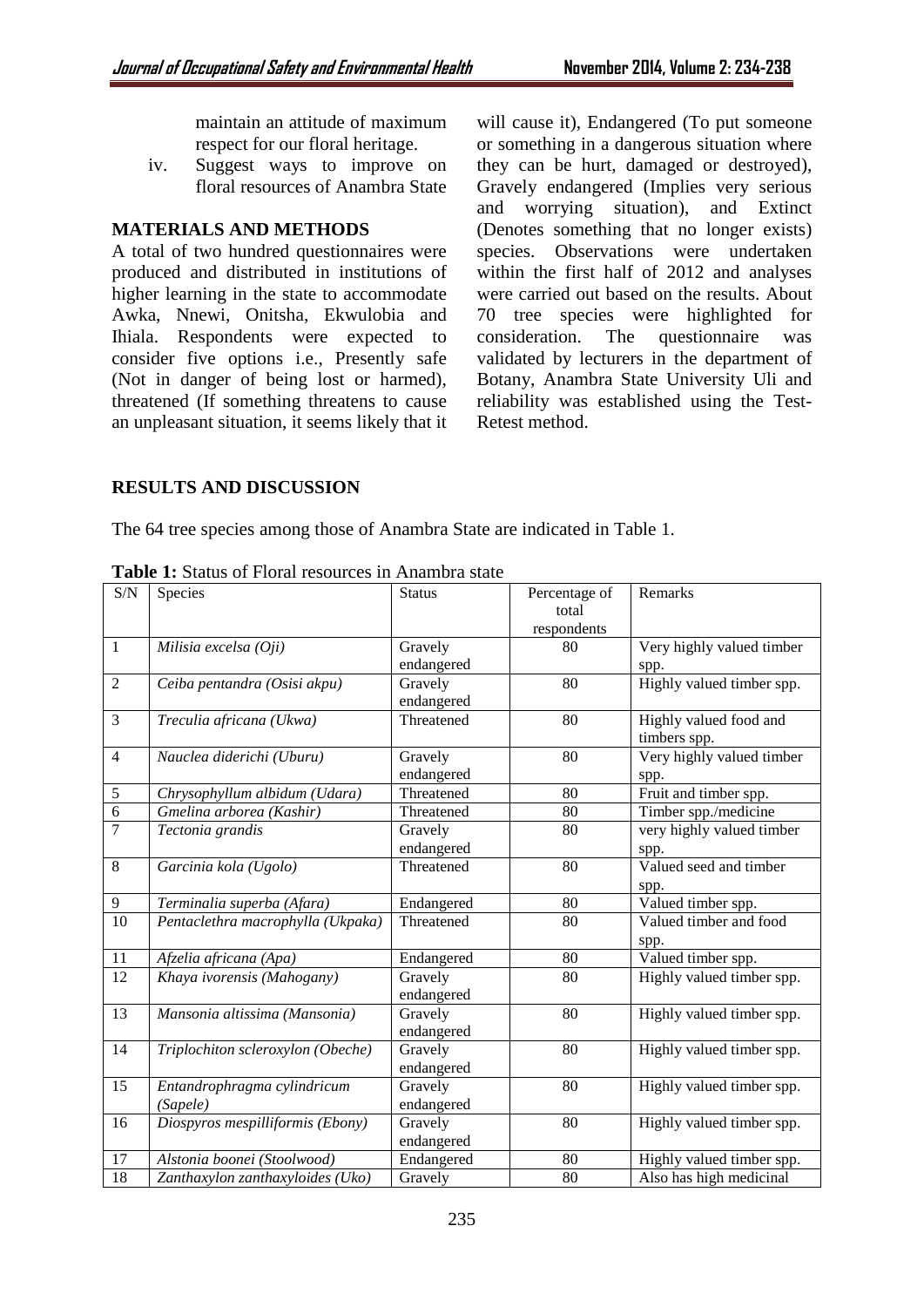## **Ukpaka, C. G (2013). A Case Study on Current Status of some Plant Species of Anambra State**

|                 |                                  | endangered     |                 | relevance              |
|-----------------|----------------------------------|----------------|-----------------|------------------------|
| 19              | Erythrophleum suaveolens (Inyi)  | Gravely        | $\overline{80}$ | Poisonous              |
|                 |                                  | endangered     |                 |                        |
| $20\,$          | Vitex doniana                    | Threatened     | 80              | Multifarious uses      |
| $\overline{21}$ | Cola acuminata (Oji)             | Presently safe | 80              | Multiple relevance     |
| $\overline{22}$ | Brachystegia nigerica (Achi)     | Threatened     | 80              | Multiple relevance     |
| $\overline{23}$ | Dacryodes edulis (Ube)           | Endangered     | 80              | Multiple relevance     |
| 24              | Persea americana (Ube oyibo)     | Threatened     | 80              | Multidimensional value |
| $\overline{25}$ | Elaeis guineensis (Nkwu)         | Threatened     | 80              | All round relevance    |
| 26              | Cocos nucifera (Aki-oyibo)       | Presently safe | 80              | Multiple relevance     |
| $\overline{27}$ | Ricinodendron heudeloti (Okwe)   | Threatened     | 80              | Multiple relevance     |
| $\overline{28}$ | Irvinga gabonensis (Ugiri)       | Endangered     | 80              | Multiple relevance     |
| $\overline{29}$ | Anacardium occidentale (Cashew)  | Threatened     | 80              | Multiple relevance     |
| $\overline{30}$ | Mangifera indica (Mango)         | Presently safe | 80              | Multiple relevance     |
| $\overline{31}$ | Napoleana imperialis (Nkpodu)    | Endangered     | 80              | Average relevance      |
| $\overline{32}$ | Citrus sinenses (Oroma)          | Presently safe | 80              | All round relevance    |
| $\overline{33}$ | Monodora myristica (Efuru)       | Threatened     | 80              | Multiple relevance     |
| $\overline{34}$ | Xylopia aethiopica (Uda)         | Endangered     | 80              | Multiple relevance     |
| $\overline{35}$ | Tetrapleura tetraptera (Oshosho) | Endangered     | 80              | Multiple relevance     |
| 36              | Pterocarpus soyauxii (Oha)       | Endangered     | 80              | Multiple relevance     |
| 37              | Canarium schweinfurthii (Ube     | Gravely        | 80              | Multiple relevance     |
|                 | okpoko)                          | endangered     |                 |                        |
| 38              | Dactyledenia barteri (Ahaba)     | Gravely        | 80              | Multiple relevance     |
|                 |                                  | endangered     |                 |                        |
| 39              | Newbouldia laevis (Ogirisi)      | Threatened     | 80              | Multiple relevance     |
| 40              | Hevea brasiliensis (Rubber)      | Threatened     | 80              | Highly relevant        |
| 41              | Theobroma cacao (Cocoa)          | Threatened     | 80              | Highly relevant        |
| 42              | Carica papaya (Pawpaw)           | Presently safe | 80              | All round relevance    |
| 43              | Anona muricata (Soursop)         | Threatened     | 80              | Highly relevant        |
| 44              | Baffia nitida (Abosi)            | threatened     | 80              | Average relevance      |
| 45              | Azodirachta indica (Dagoyaro)    | Endangered     | 80              | Highly relevant        |
| 46              | Psidium guajava (Guava)          | Presently safe | 80              | Highly relevant        |
| 47              | Terminalia catappa (Fruit tree)  | Threatened     | 80              | Highly relevant        |
| 48              | Mussanga cecropoides (Umbrella   | Endangered     | 80              | Highly relevant        |
|                 | tree)                            |                |                 |                        |
| 49              | Dennetia tripetala (Mmimi)       | Endangered     | 80              | Highly relevant        |
| 50              | Morinda lucida                   | Threatened     | 80              | Average relevance      |
| 51              | Moringa oleifera                 | Threatened     | 80              | All round relevance    |
| 52              | Raffia hookeri (Ngwo Grave)      | Endangered     | 80              | Highly relevant        |
| 53              | Dalium guineense (Icheku)        | Endangered     | 80              | Highly relevant        |
| 54              | Hura crepitans                   | Threatened     | 80              | Average relevance      |
| $\overline{55}$ | Spondias mombin                  | Endangered     | 80              | Average relevance      |
| 56              | Albizia adianthifolia            | Endangered     | 80              | Average relevance      |
| 57              | Cola gigantean                   | Endangered     | 80              | Highly relevant        |
| 58              | Delonix regia                    | Endangered     | 80              | Average relevance      |
| 59              | Senna siamea                     | Endangered     | 80              | Average relevance      |
| 60              | Cassia species                   | Endangered     | 80              | Average relevance      |
| 61              | Bridelia ferruginea              | Endangered     | 80              | Average relevance      |
| 62              | Eucalyptus species               | Endangered     | 80              | Highly relevant        |
| 63              | Terminalia montari               | Endangered     | 80              | Highly relevant        |
| 64              | Klausinia anisata                | Endangered     | 80              | Average relevant       |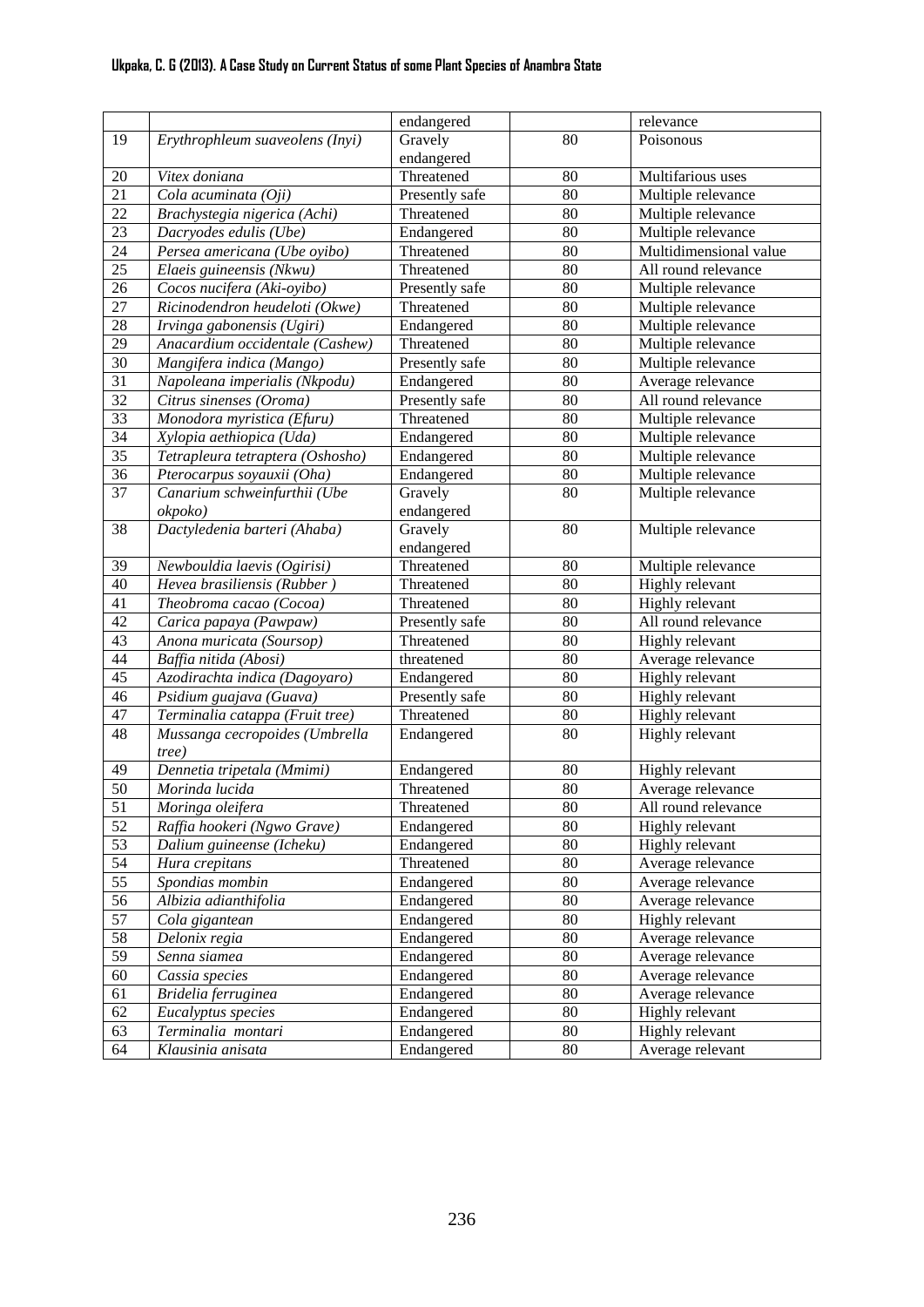Responses to the questionnaires on status of some plant species in Anambra are summarized in Table 2

| <b>Status</b> |                     | <b>Numbers</b> | Percentage |  |
|---------------|---------------------|----------------|------------|--|
|               | Presently safe      |                | 9.4        |  |
|               | Threatened          | 21             | 32.8       |  |
|               | Endangered          | 23             | 35.9       |  |
|               | Gravelly endangered | 14             | 21.9       |  |
|               | Extinct             |                |            |  |
| Total         |                     |                |            |  |

**Table 2:** Status of 64 plant (floral) species studied in Anambra state



Figure 1: Graphical representation of current status of some tree species of Anambra State

From Table 2 and Figure 1, it was observed that out of 64 tree species, 14 species are gravely endangered; 23 species are endangered; 21 species are threatened, leaving only 6 species as presently safe. In as much as all our trees have not been represented, this paints a very gloomy picture of the current state of affairs, immediate and distant future of our trees in Anambra state. If urgent steps are not taken to rectify this anomaly, the gravely endangered species will rapidly go into

extinction, followed closely by the Endangered and threatened species.

Presently safe species represent 9.4% only; threatened species represent 32.8%; endangered species represent 35.9%, while gravely endangered species represented 21.9%. This implies that in the short and long term, a total of 90.6% of all species are in danger of being lost. This represents not just more than half of all the species studied but almost all. This therefore speaks volumes of the urgent need to commence mass replanting (afforestation and